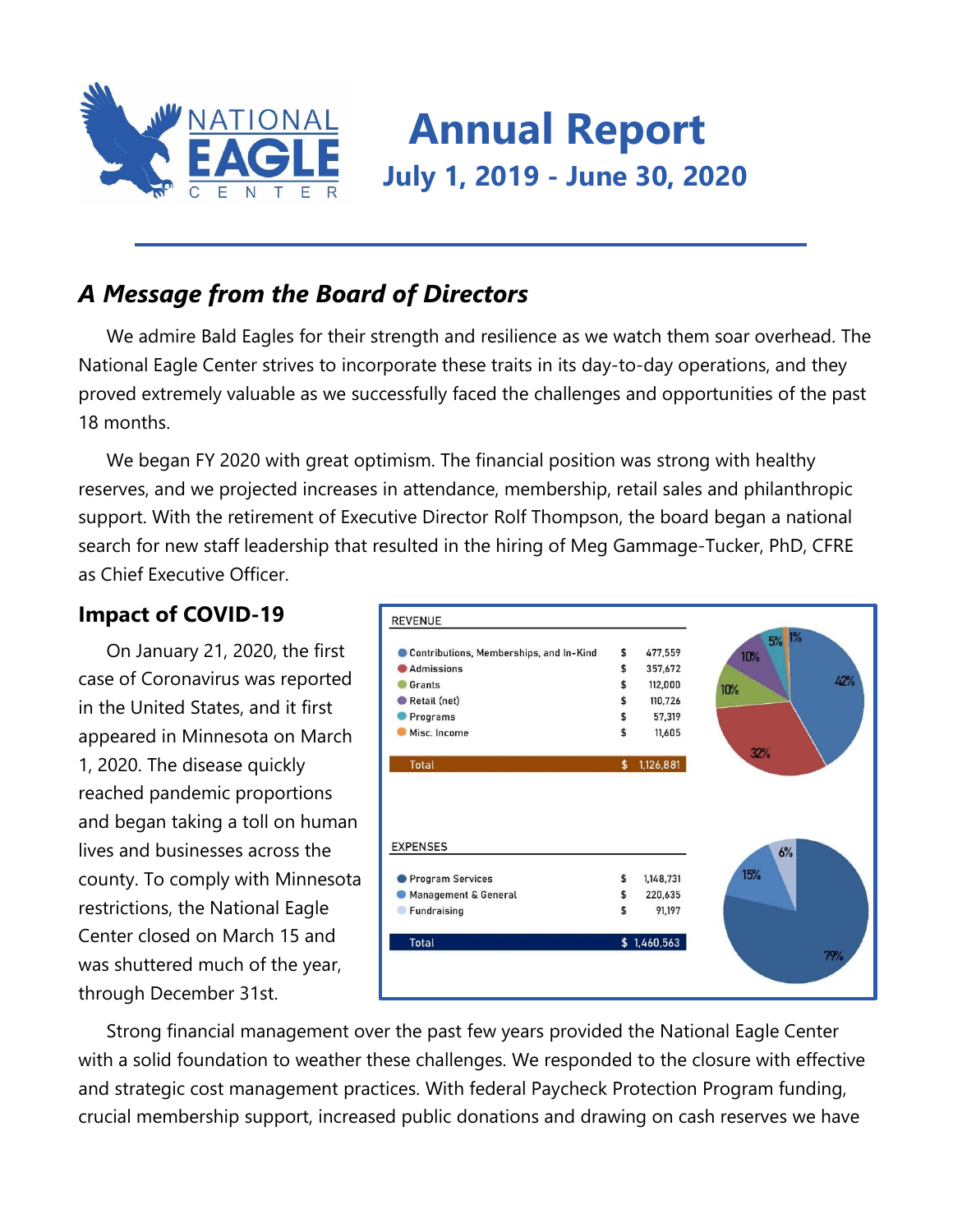been able to continue to maintain critical staff, provide appropriate care for our eagle ambassadors and adapt and develop innovative plans and programs for the future. We shifted public programming to creative virtual programming streamed live through social media, expanding our outreach significantly.

We are grateful for the strong support of our members and donors as we have been able to gradually reopen our facilities for limited audiences, and we anticipate being able to welcome even more visitors as we enter the spring and summer seasons of 2021.

The pandemic has not slowed our work on our multi-faceted facility improvements and expansion plan. Phase One focuses on transforming our existing building to improve the eagle care and viewing areas, exhibits and galleries, and on the development of outdoor open space amenities and dockage along the river.

#### STATEMENT OF FINANCIAL POSITION June 30

| <b>ASSETS</b>                                         | 2020            |
|-------------------------------------------------------|-----------------|
| <b>Current Assets</b>                                 |                 |
| Cash                                                  | \$<br>477,178   |
| Pledges and grants receivable                         | \$<br>238,583   |
| Inventory                                             | \$<br>75,550    |
| <b>Prepaid Expenses</b>                               | \$<br>5.168     |
| Property & equipment, net of accumulated depreciation | \$<br>972,172   |
| Other Assets                                          | \$<br>940,422   |
| <b>Total Assets</b>                                   | \$<br>2,709,073 |
| <b>LIABILITIES AND NET ASSETS</b>                     |                 |
| Liabilities                                           |                 |
| <b>Accounts Payable and Accrued Expenses</b>          | \$<br>75,424    |
| Deferred Revenue                                      | \$<br>6,449     |
| Long-term debt                                        | \$<br>315.584   |
| Paycheck Protection Program note payable              | \$<br>130,900   |
| <b>Total Liabilities</b>                              | \$<br>528,357   |
| <b>Net Assets</b>                                     |                 |
| Unrestricted                                          | \$<br>1,240,782 |
| <b>Board Designated</b>                               | \$<br>1,120     |
| <b>Donor Restricted</b>                               | \$<br>938,814   |
| <b>Total Net Assets</b>                               | \$<br>2,180,716 |
| <b>Total Liabilities and Net Assets</b>               | \$2,709,073     |